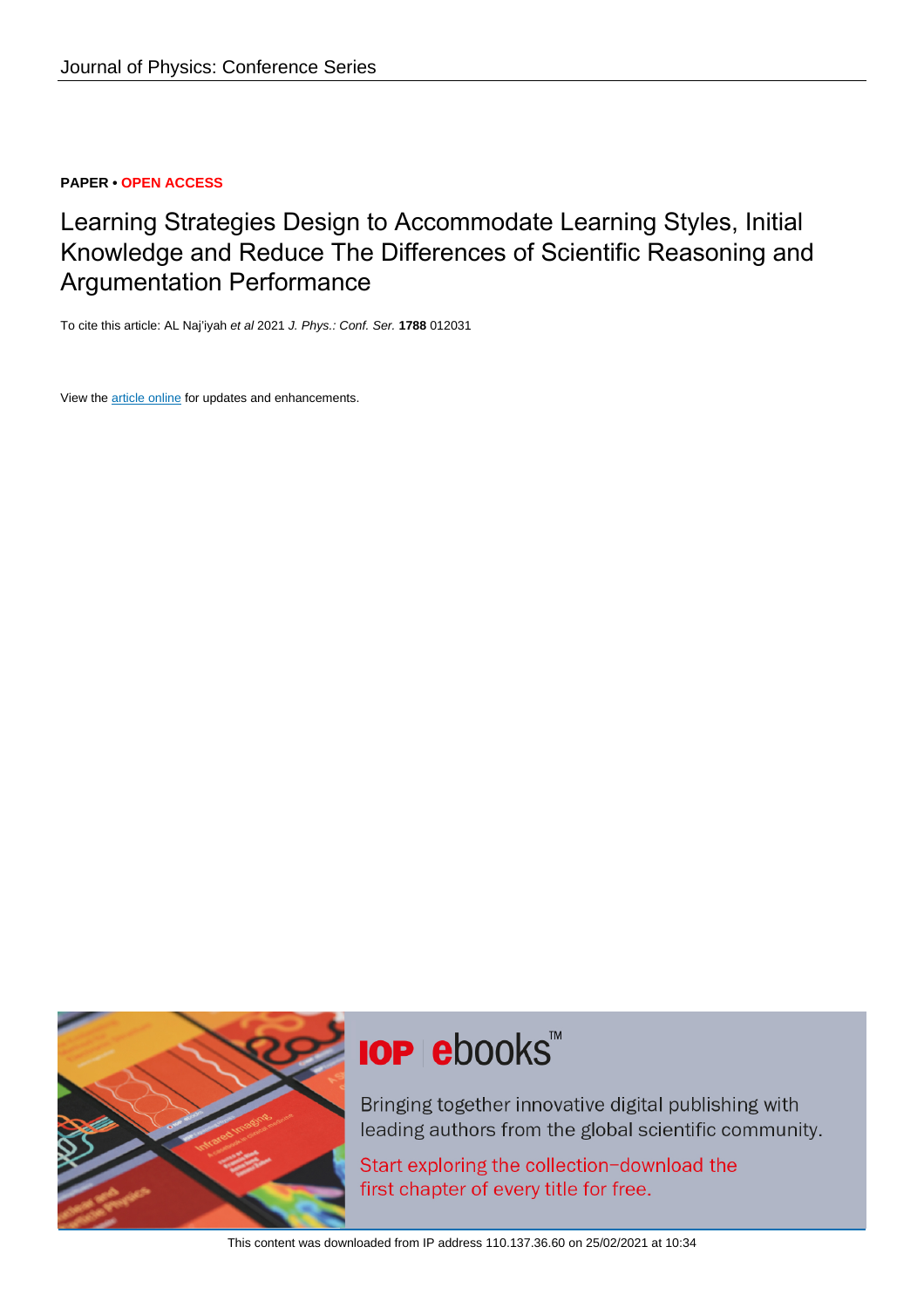## **Learning Strategies Design to Accommodate Learning Styles, Initial Knowledge and Reduce The Differences of Scientific Reasoning and Argumentation Performance**

**AL Naj'iyah<sup>1</sup> , Viyanti1\*and Agus Suyatna<sup>1</sup>**

<sup>1</sup>Program studi magister pendidikan fisika, FKIP Universitas Lampung, Indonesia

\*[viyanti.1980@fkip.unila.ac.id](mailto:viyanti.1980@fkip.unila.ac.id)

**Abstract.** The purpose of this research is to create learning strategies design that can be used to accommodate the differences of learning styles and initial knowledge so that it does not affect the differences of scientific reasoning accomplisment and students' argumentation performance on hydropower and wind energy material. This research uses the ADDIE model (Analyze, Design, Develop, Implementate, and Evaluate) , this article is just limited to the analysis and design stages. Needs analysis data was obtained through a questionnaire with students and high school teachers in Lampung as the respondents. The data analysis technique used a qualitative descriptive analysis. The results showed that teachers and students needed a learning strategy design that was able to improve scientific reasoning and argumentation performance and also reduce differences of learning styles and students' initial knowledge. The learning strategy design which is developed to modify the PjBL syntax by integrating STEM which contains activities to solve problems, expand scientific literacy, design and create projects, and communicate it.

### **1. Introduction**

Education in the revolution era 4.0 leads to the development of 21st century competencies which include 4C skills (critical thinking, creativity, collaboration, communication). However, in the learning process not all students master the four competencies, it is caused by individual student differences. The learning strategies used by the teacher should facilitate a variety of learning styles and students' initial knowledge levels. In fact, the strategies used by the teacher in the learning process have not been able to accommodate a variety of learning styles and initial abilities. The learning strategy used by the teacher is beneficial for a group of students in order to exist differences of scientific reasoning and argumentation performance among students.

The purpose of this study is to create learning strategies design that are able to accommodate a variety of learning styles and students' initial knowledge as well as train scientific reasoning and argumentation performance. Previously, a blended learning-based learning design had been prepared, but the strategy was not able to accommodate a variety of learning styles and students' initial knowledge [1]. The innovation of the learning strategy developed is the integration of STEM in the strategy to be developed and its ability to accommodate a variety of learning styles and students' initial knowledge.

Based on the explanation above, it can be concluded that it is very important to develop STEM-based learning strategies to accommodate a variety of learning styles and students' initial knowledge, as well

Content from this work may be used under the terms of theCreative Commons Attribution 3.0 licence. Any further distribution of this work must maintain attribution to the author(s) and the title of the work, journal citation and DOI. Published under licence by IOP Publishing Ltd 1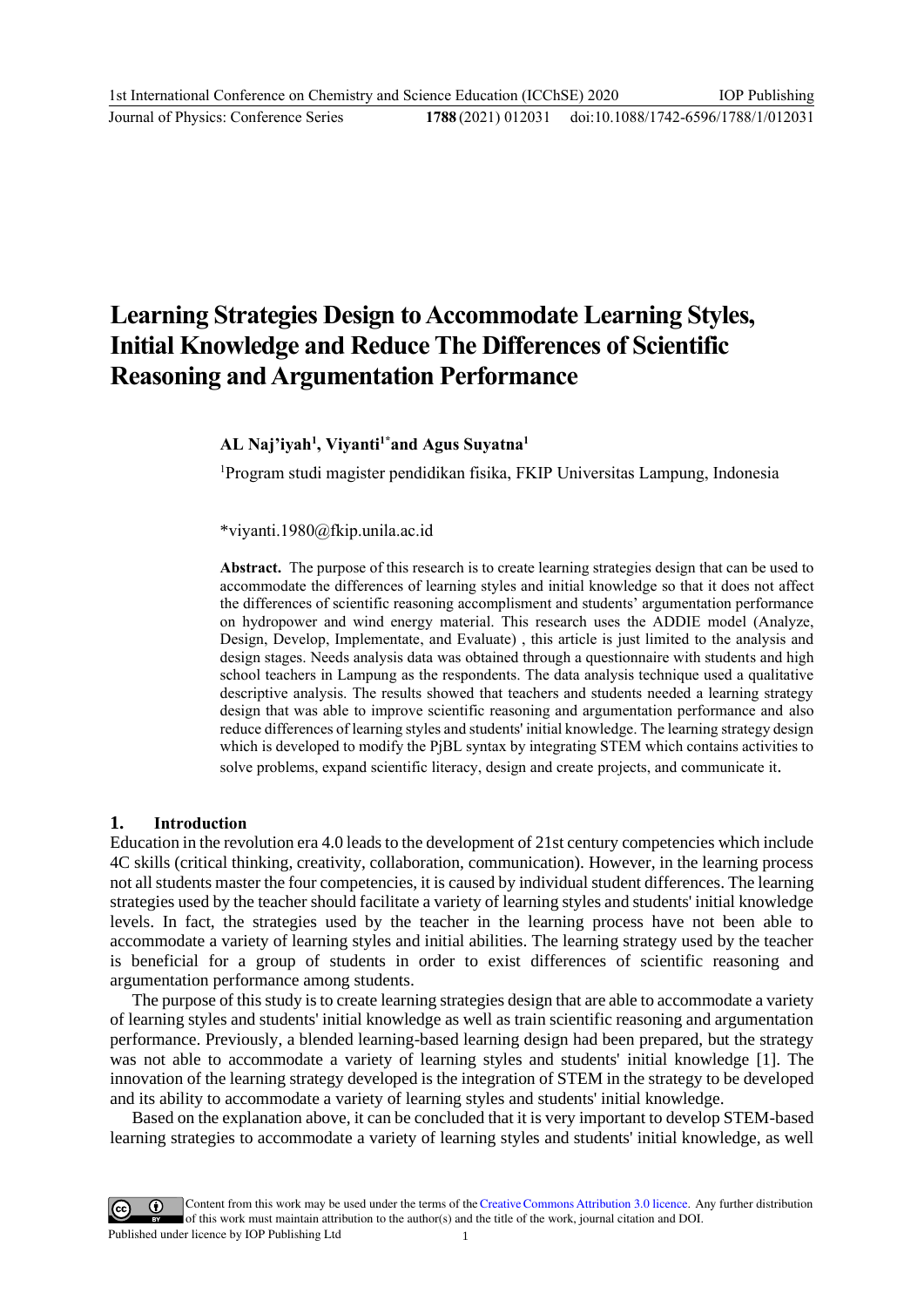| 1st International Conference on Chemistry and Science Education (ICChSE) 2020 |                                                        | <b>IOP</b> Publishing |
|-------------------------------------------------------------------------------|--------------------------------------------------------|-----------------------|
| Journal of Physics: Conference Series                                         | 1788 (2021) 012031 doi:10.1088/1742-6596/1788/1/012031 |                       |

as train scientific reasoning and argumentation performance. Thus, the learning process carried out not only benefits certain students, but all students can own scientific reasoning and good argumentation performance.

STEM-based learning strategies are learning plans that contain steps in learning by combining science, technology, engineering and mathematics as well as the use of various facilities and infrastructures to achieve learning objectives [2], [3].

Learning style is the best way for students to process and understand information [4]. Learning style consists of visual, auditory and kinetics [5]. Each student has a different learning style, they have one or two dominant learning styles [6]. This style can adapt and there is a potential to change according to the situation [7]. Learning style differences of students result in scientific reasoning variation [8], namely the ability to think systematically and logically to solve problems with scientific methods which include the process of evaluating facts, making hypotheses, determining and controlling variables, designing and conducting experiments, collecting and analyzing data and concluding [9].

The role of the teacher in optimizing the variation of student learning styles can be carried out by using various learning methods that cover all student learning styles [10] and applying flexible learning strategies [11]. The suitability of learning strategies with learning styles has a positive impact on learning outcomes [12].

Initial knowledge is the knowledge that students own before the learning process started to acquire new knowledge [13]. Initial knowledge is available before the learning process. Initial knowledge is divided into declarative knowledge and procedural knowledge. Declarative knowledge consists of knowledge of facts and knowledge of meaning. Procedural knowledge consists of integration of knowledge and application of knowledge [14]. Students 'initial knowledge affects the quality of scientific reasoning [15] and students' argumentation performance [16]. The teacher needs to know the level of students' initial knowledge, so that the teacher can determine the right strategy to use in the learning process [17].

### **2. Method**

This research is a research development with the ADDIE development model which consists of five stages, including Analyze, Design, Development, Implementation, and Evaluation. In this article, we will present a limited analysis of the analyze (analysis) and learning strategy design stages.

The analysis stage is carried out by using a need analysis questionnaire that is distributed via google form. The need analysis questionnaire consists of 31 statements for teachers and 30 statements for students that aim to reveal the learning strategies used by teachers in school. Need analysis data were obtained from 250 students and 30 teachers. Furthermore, the data obtained were analyzed with descriptive qualtative.

At the design stage, the researcher createde a learning strategies design to be developed based on the indicators to be achieved. The learning strategy design compiled is supported by theoretical studies and empirical studies. The learning strategy design that has been compiled is then assessed for its ability to facilitate student learning styles and initial knowledge as well as its ability to improve scientific reasoning and the performance of student arguments. The assessment was carried out by 15 high school physics teachers in Lampung through a google form equipped with a learning strategy design file download link. The assessment on the questionnaire uses a Likert scale consisting of 5 choices with the criteria (5) strongly agree, (4) agree, (3) less disagree, (2) disagree, (1) strongly disagree. The scale is used as a form of expression by the respondent (teacher / student) to the statement given by the researcher. Respondents have the right to choose one of these scales for each statement, starting from strongly agree, agree, disagree, disagree and strongly disagree with the statements submitted. The results of the assessment obtained were then analyzed by calculating the average score of each activity in the learning strategy design. Then converted with the criteria as in the following table: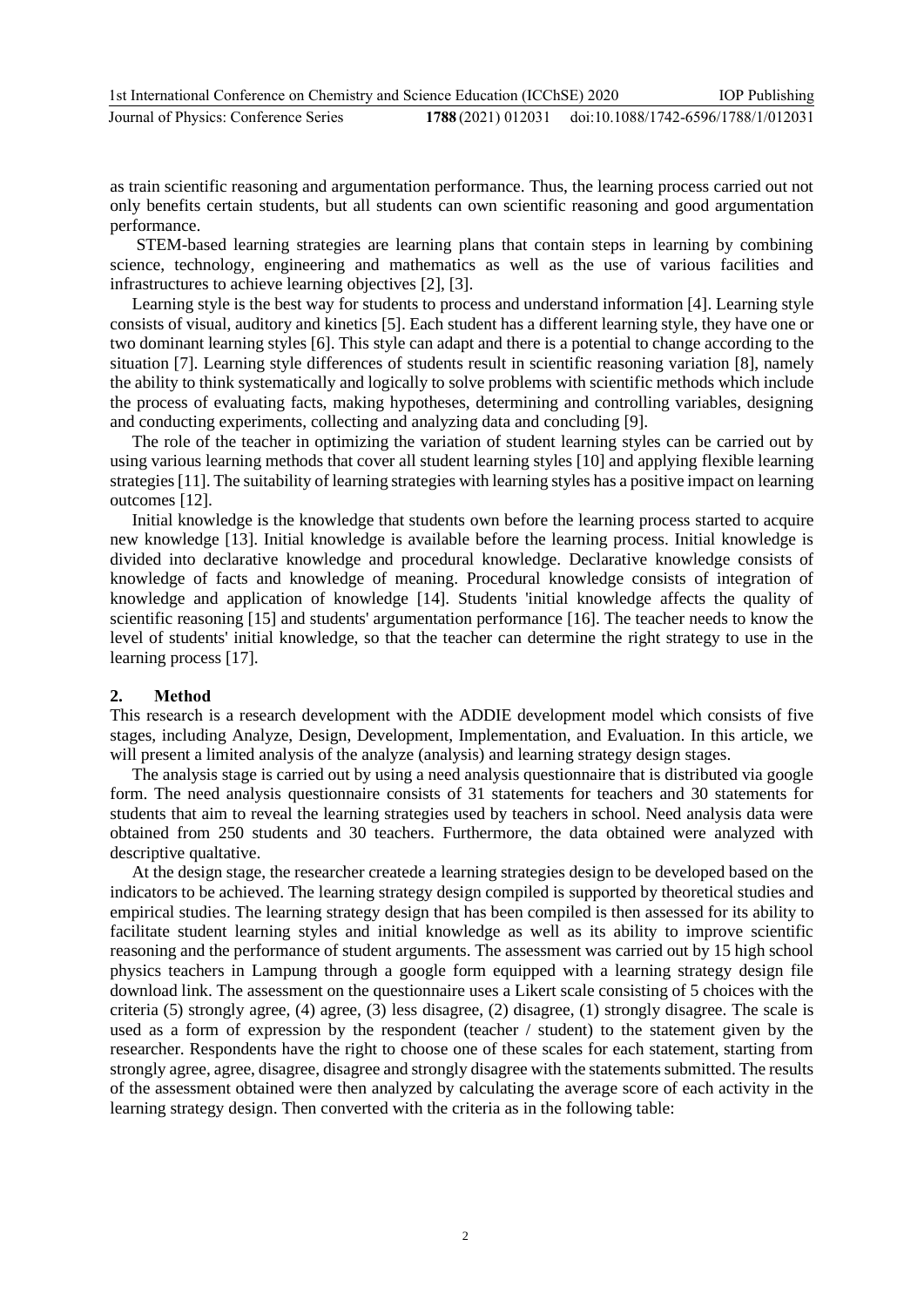| <b>Average Score</b> | Criteria                                                    |
|----------------------|-------------------------------------------------------------|
| $4.20 - 5.00$        | It is very suitable for facilitating the learning style and |
|                      | initial knowledge and enhancing scientific reasoning        |
|                      | and argumentation performance                               |
| 3,40-4,19            | Suitable for facilitating the learning style and initial    |
|                      | knowledge as well as improving scientific reasoning         |
|                      | and argumentation performance                               |
| 2.60-3.39            | Not suitable for facilitating learning styles and initial   |
|                      | knowledge and improving scientific reasoning and            |
|                      | argumentation performance                                   |
| 1.80-2.59            | Not suitable for facilitating learning style and initial    |
|                      | knowledge and enhancing scientific reasoning and            |
|                      | argumentation performance                                   |
| 1.00-1.79            | It is not very suitable for facilitating learning style and |
|                      | initial knowledge and improving scientific reasoning        |
|                      | and argumentation performance                               |

**Table 1**. Criteria for assessment scores and decisions

### **3. Results and Discussion**

The results of the teacher needs analysis are shown in Table 2 and the results of the student needs analysis are shown in Table 3.

| No.            | Percentage of statement analysis                                             |
|----------------|------------------------------------------------------------------------------|
| $\mathbf{1}$   | 100% of teachers prepare lesson plans before teaching                        |
| $\overline{2}$ | 93.8% of teachers use interesting and not boring teaching methods            |
| 3              | 96.9% of teachers teaching physics using learning strategies that are        |
|                | relevant to the material                                                     |
| 4              | 21.8% of teachers do not use learning strategies that make students active   |
| 5              | 93.8% of teachers teach physics by utilizing supporting technology           |
| 6              | 84.4% of teachers guide students to develop scientific literacy              |
| 7              | 62.6% of teachers are used to training students to create engineering        |
|                | technique                                                                    |
| 8              | 78.1% of teachers are used to modeling problems and predictions through      |
|                | mathematics                                                                  |
| 9              | 90.6% of teachers are accustomed to guiding students to mathematically       |
|                | formulate experimental results                                               |
| 10             | 84.4% of teachers integrate science, technology, engineering and             |
|                | mathematics in the learning process which makes it easier for                |
|                | students to understand physics concepts                                      |
| 11             | 90.6% of teachers teach physics with explanations equipped by pictures       |
|                | and videos                                                                   |
| 12             | 87.5% of teachers are accustomed to teaching physics by giving oral          |
|                | explanations                                                                 |
| 13             | 84.4% of teachers teach physics equipped by experimental activities          |
| 14             | of teachers teach physics using methods that facilitate all student<br>75%   |
|                | learning styles                                                              |
| 15             | 31.2% of teachers use learning strategies that do not facilitate all student |
|                | learning styles                                                              |

**Table 2**. Results of the teacher needs analysis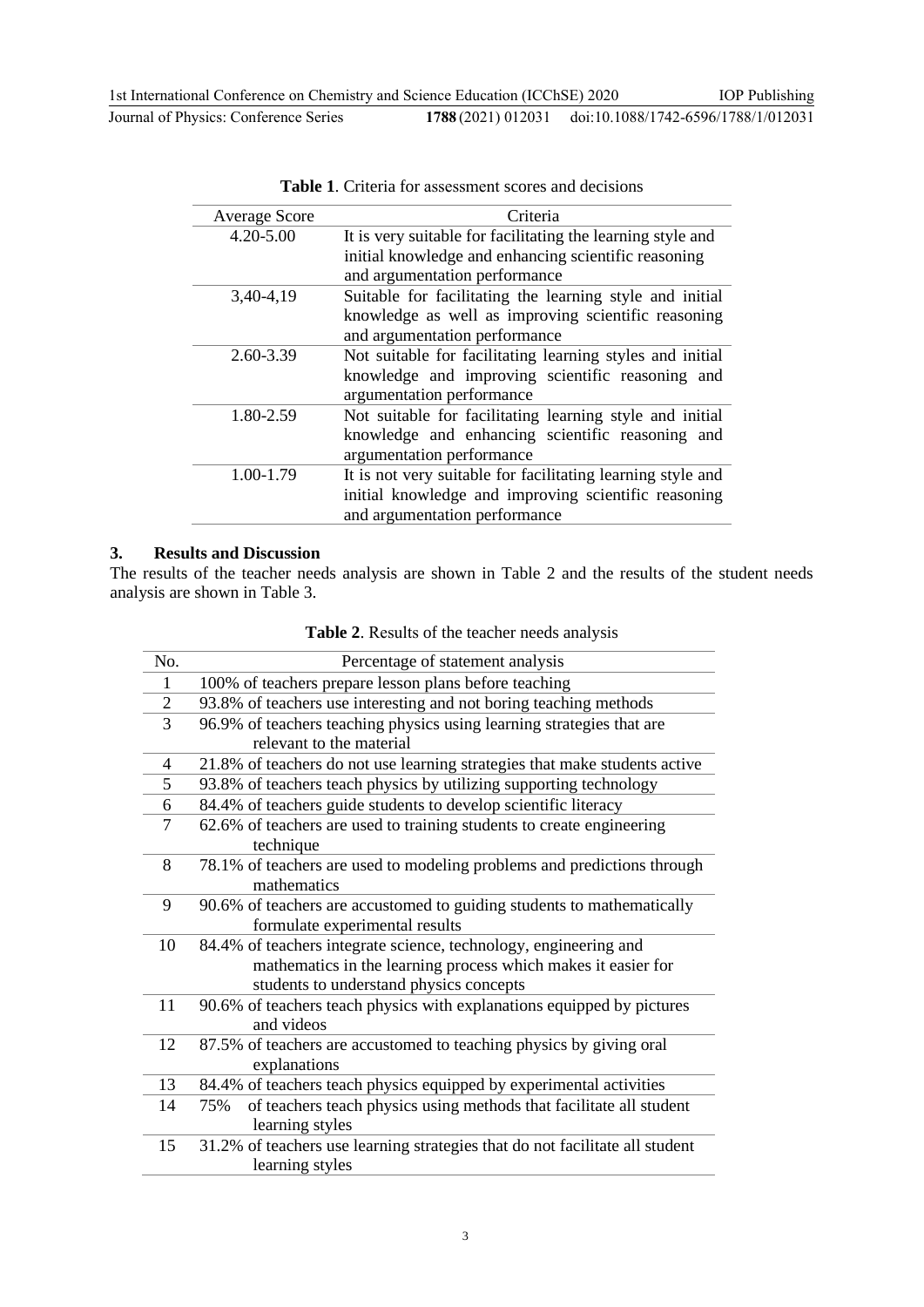| No. | Percentage of statement analysis                                                                                                                |
|-----|-------------------------------------------------------------------------------------------------------------------------------------------------|
| 16  | 93.8% of teachers are used to asking questions before starting physics<br>lessons                                                               |
| 17  | 84.4% of teachers said that not all students were able to answer the initial<br>questions asked                                                 |
| 18  | of teachers do not use learning strategies that facilitate students'<br>25%<br>initial level of knowledge                                       |
| 19  | 90.7% of teachers train students to analyze physics concepts and the<br>relationship between variables in a physical phenomenon                 |
| 20  | 93.8% of teachers train students to conclude a physics concept by<br>utilizing a variety of information                                         |
| 21  | 25.1% Teachers have not been able to use learning strategies that can<br>reduce scientific reasoning differences among students                 |
| 22  | 90.6% of teachers give students opportunities to state based on the<br>observations                                                             |
| 23  | 93.8% of teachers train students to present data from observations in the<br>form of numbers and words                                          |
| 24  | 96.9% of teachers provide opportunities for students to argue against<br>statements made by their friends                                       |
| 25  | of teachers have not been able to develop learning strategies that<br>25%<br>can reduce argumentation performance differences among<br>students |

### **Table 3**. Results of student needs analysis

| No.            | Percentage of statement analysis                                                                                                                                                                  |
|----------------|---------------------------------------------------------------------------------------------------------------------------------------------------------------------------------------------------|
| 1              | 89.0% of students stated that physics learning strategy is very fun                                                                                                                               |
| $\overline{2}$ | 67.3% Students could easily understand physics lessons                                                                                                                                            |
| 3              | 84.2% Students declared that the physics concept that I received can be<br>used in daily life                                                                                                     |
| 4              | 14.1% of students said that the teaching method of the teacher is less fun                                                                                                                        |
| 5              | 89.7% Students stated that physics teacher uses learning strategies that<br>are relevant to the material                                                                                          |
| 6              | 85.5% Students stated the teacher teaches physics by utilizing the<br>supporting technology                                                                                                       |
| 7              | 87.4% Students declared that teacher introduces technology in accordance<br>with the learning that was carried out at that time                                                                   |
| 8              | 86.2% Students stated that the teacher guides students to develop<br>scientific literacy                                                                                                          |
| 9              | 76.7% Students stated that teacher trains students to make engineering<br>techniques                                                                                                              |
| 10             | 87.8% Students stated that the teacher guides students to formulate the<br>results of the experiment mathematically                                                                               |
| 11             | 84.3% Students stated that the teacher integrates science, technology,<br>engineering and mathematics in the learning process which made<br>it easier for me to understand the concept of physics |
| 12             | 83.5% Students declared that they have a visual learning style, which is<br>easier to understand the material when the explanation is<br>equipped by pictures and videos                          |
|                |                                                                                                                                                                                                   |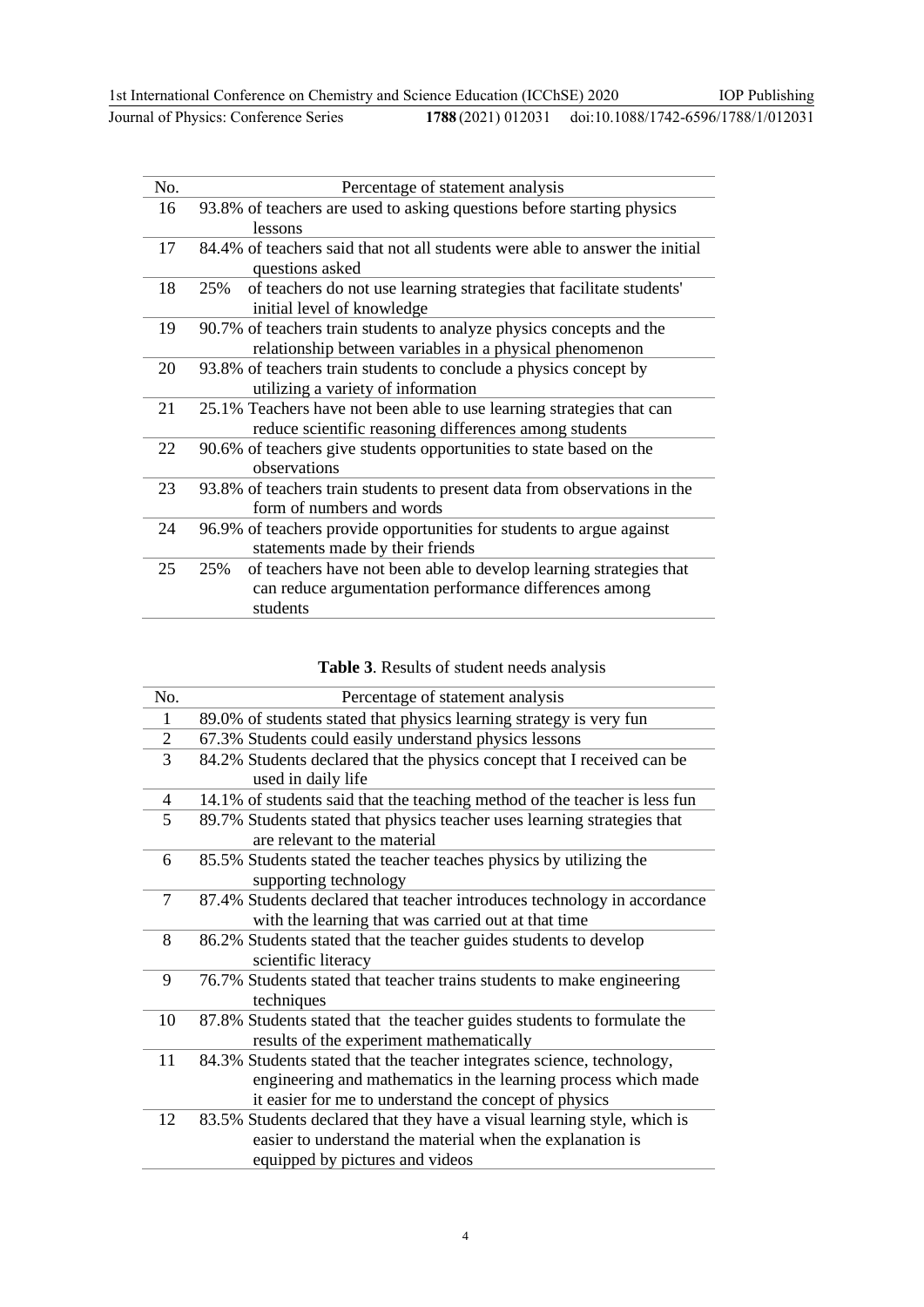| No. | Percentage of statement analysis                                           |
|-----|----------------------------------------------------------------------------|
| 13  | 67.7% Students declared that they have an audiotory learning style, which  |
|     | is easier to understand the material being taught when listening to        |
|     | teacher explanations or learning by listening to music                     |
| 14  | 89.7% Students declared that they have a kinesthetic learning style, which |
|     | is easier to understand the material through experimental                  |
|     | activities                                                                 |
| 15  | 20.0% Students stated that physics teachers use methods incompatible       |
|     | with their learning styles                                                 |
| 16  | 34.3% Students declared that they cannot understand the material           |
|     | presented by the teacher, with the learning styles they have               |
| 17  | 63.8% Students stated that the teacher gives questions before starting     |
|     | physics lessons                                                            |
| 18  | 88.5% Students declared that they are able to answer teacher questions     |
|     | with the knowledge they own                                                |
| 19  | 26.4% Students stated they cannot understand the material taught by the    |
|     | teacher with the scientific reasoning they have                            |
| 20  | 30.7% Students stated that they cannot understand the material taught by   |
|     | the teacher based on their scientific skills                               |

The results of the teacher needs analysis in table 2 and the results of the student needs analysis in table 3 show that students have different learning styles and initial knowledge. The learning strategies used by the teacher in the learning process have not been able to facilitate various learning styles and students' initial knowledge, resulting in differences of scientific reasoning and argumentation performance among students. Not all students have good scientific reasoning and argumentation performance. Therefore, researchers will develop learning strategy designs that facilitate the various learning styles and levels of students' initial knowledge.

Learning strategies that can facilitate various learning styles and students' initial knowledge levels are learning strategies developed with the STEM approach [18]. One of the materials that can be used to integrate STEM together is renewable energy [19]. So that in this study the researcher will develop a physics learning strategy design with a STEM approach which contains wind energy and hydropower energy. The strategies to be developed are compiled to facilitate various learning styles and students' initial knowledge levels, so that all students with various learning styles and levels of initial knowledge can have good scientific reasoning and argumentation performance.

The learning strategy design developed contains several activities including:

- Apperception. This activity is carried out to accommodate students who have low initial knowledge
- Question and answer. This activity contains science topics (S) and facilitates students who have auditory learning styles and educate scientific reasoning in the form of conservation reasoning and argumentation performance in the form of claim.
- Expository. This activity utilizes technology (T) and media in the form of images and videos that facilitate students who have visual and auditory learning styles.
- Experiment. This activity integrates the skills of using Technology (T), facilitates students who have a synthetic learning style and educates scientific reasoning in the form of controlling variables and argumentation performance in the form of data.
- Discussion. This activity integrates engineering and facilitates auditory learning styles and educates scientific reasoning in the form of proportional reasoning, probabilistic reasoning, deductive hypotheses and argumentation performance in the form of warrant and backing.
- Presentation. This activity facilitates auditoy and visual learning styles as well as educates argumentation performance in the form of rebuttal.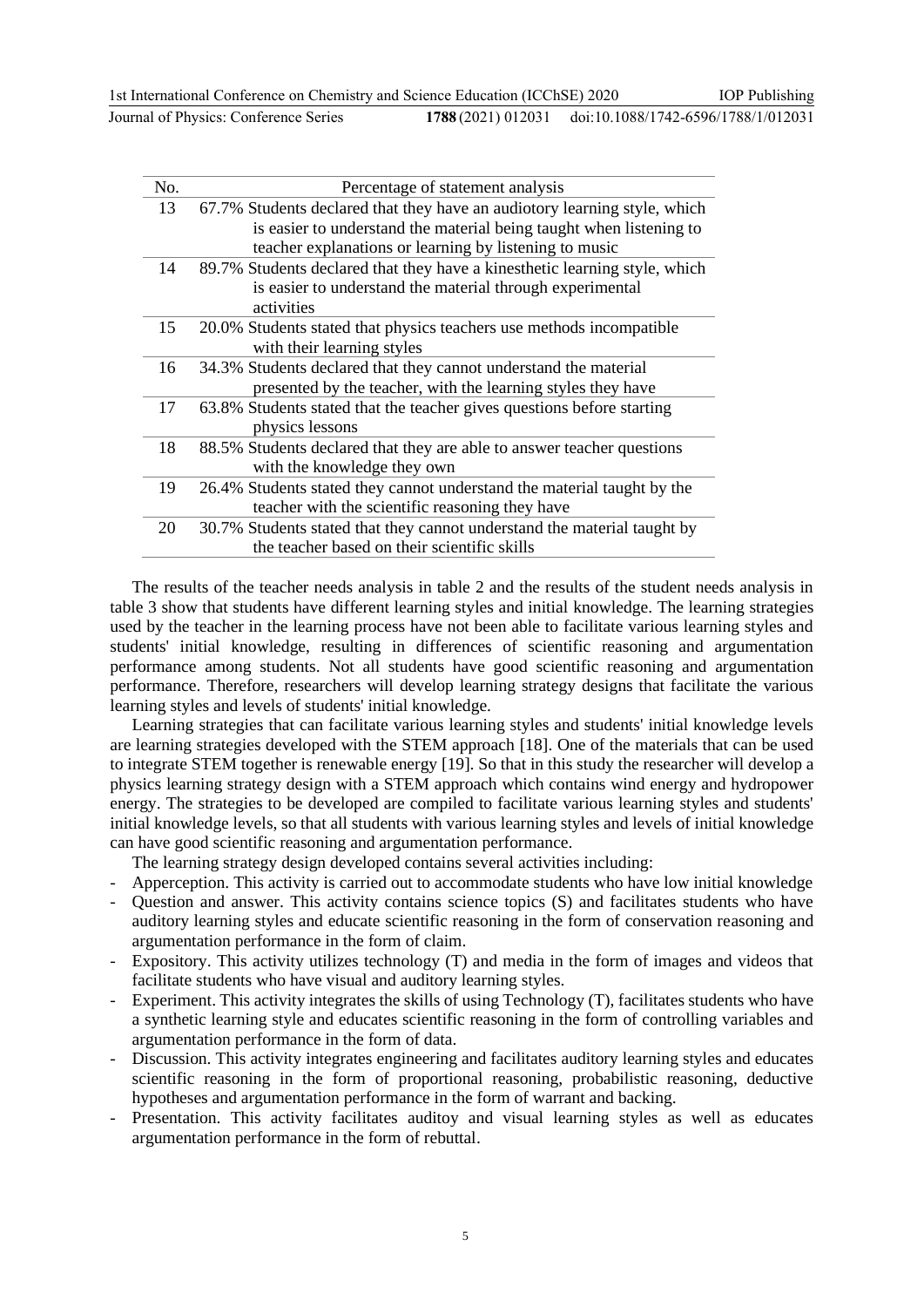

The learning strategy development design chart can be seen in Figure 1 below:

The learning strategy design is designed by containing several learning activities with integrated STEM PjBL syntax. The learning activities carried out aim to accommodate students' learning styles and initial knowledge as well as train scientific reasoning and student argumention performance. Thus, the use of learning strategies that will be developed, it is hoped that there will be no differences of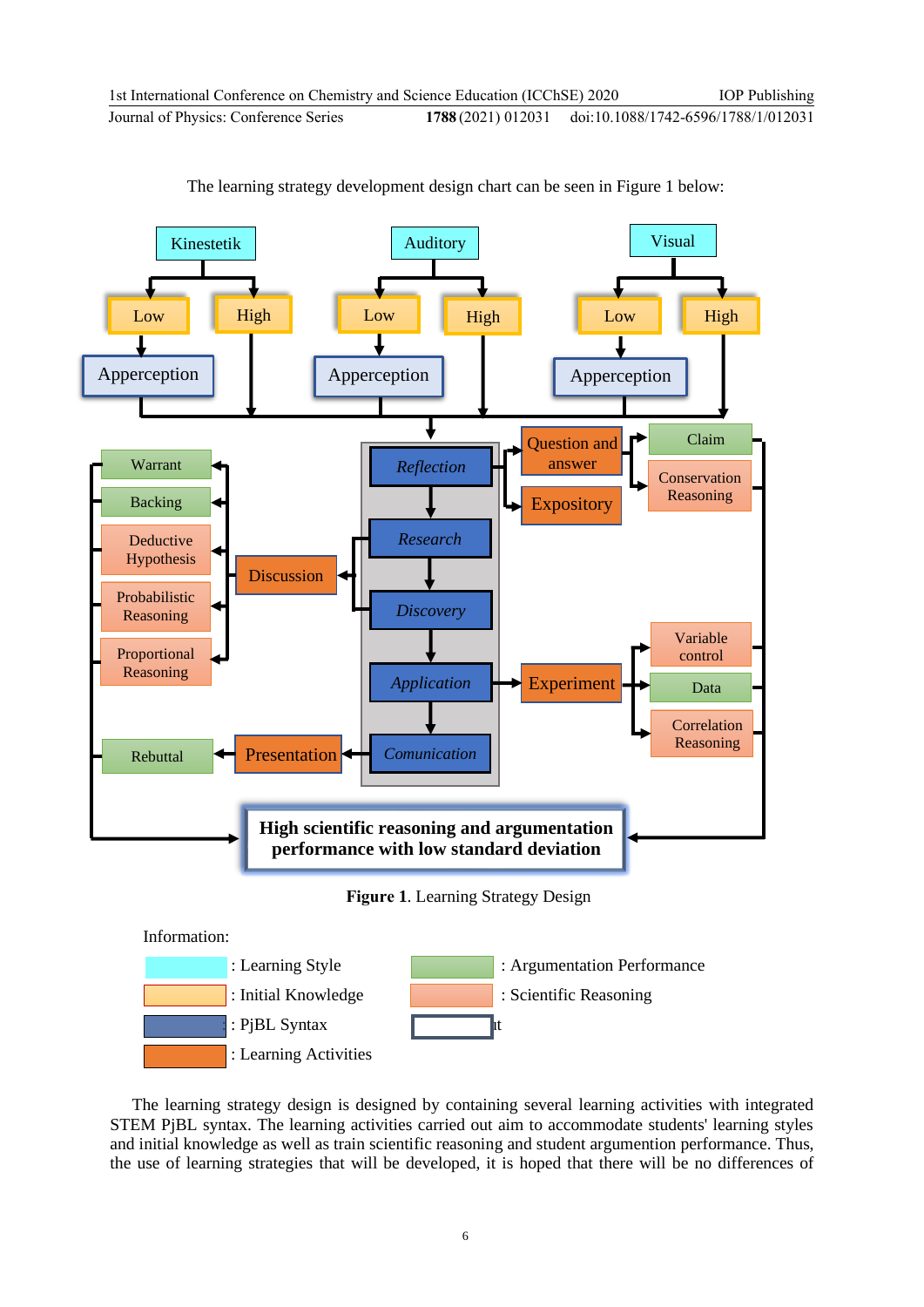| 1st International Conference on Chemistry and Science Education (ICChSE) 2020 |                    | <b>IOP</b> Publishing               |
|-------------------------------------------------------------------------------|--------------------|-------------------------------------|
| Journal of Physics: Conference Series                                         | 1788 (2021) 012031 | doi:10.1088/1742-6596/1788/1/012031 |

scientific reasoning and argumentation performance among students, all students have good scientific reasoning and argumentation performance even though they have different learning styles and initial knowledge.

The assessment of the learning strategy design is carried out on the suitability of the substance of the learning strategy, each learning activity, STEM integration in learning activities and the effectiveness of learning strategies in facilitating various learning styles and levels of students' initial knowledge and reducing the differences of scientific reasoning and argumentation performance. The results of the assessment are shown in table 4 below:

### No. **Learning Strategy Design Average Score** Average Score 1 **Suitability of Learning Strategies** The substance of the strategy developed is in accordance with the principles of the Dick and Carry learning strategy The substance of the strategy developed is in accordance with the components of the learning strategy Activities in the strategy developed in accordance with the Project Based Learning (PjBL) syntax 4.33 4,3 4.33 2 **Apperception Activity** The apperception activity carried out has the potential to accommodate students who have low initial knowledge 4.33 3 **Expository Activities** Expository activities facilitate students who have auditory and visual learning styles 4,6 4 **Question and Answer Activity**  Question and answer activities are able to educate students' scientific reasoning, namely the ability to understand the characteristics of the phenome (conservation reasoning) Question and answer activities are able to train students in making initial statements (claims) 4,6 4,4 5 **Discussion Activities** Discussion activities are able to educate students' scientific reasoning in the form of reasoning proportional, probabilistic reasoning and deductive hypothesis Discussion activities are able to train students in strengthening statements that have been disclosed (claims) based on the information obtained 4.53 4.47 6 **Experimental Activities**  Experimental activities are able to accommodate students who have kinesthetic learning styles Through experimental activities, it is able to train students in collecting data Experimental activities are able to train students in determining experimental variables Analysis activities are able to train students in determining the relationship between experimental variables 4.47 4,6 4.73 4.47

### **Table 4**. Results of the learning strategy design assessment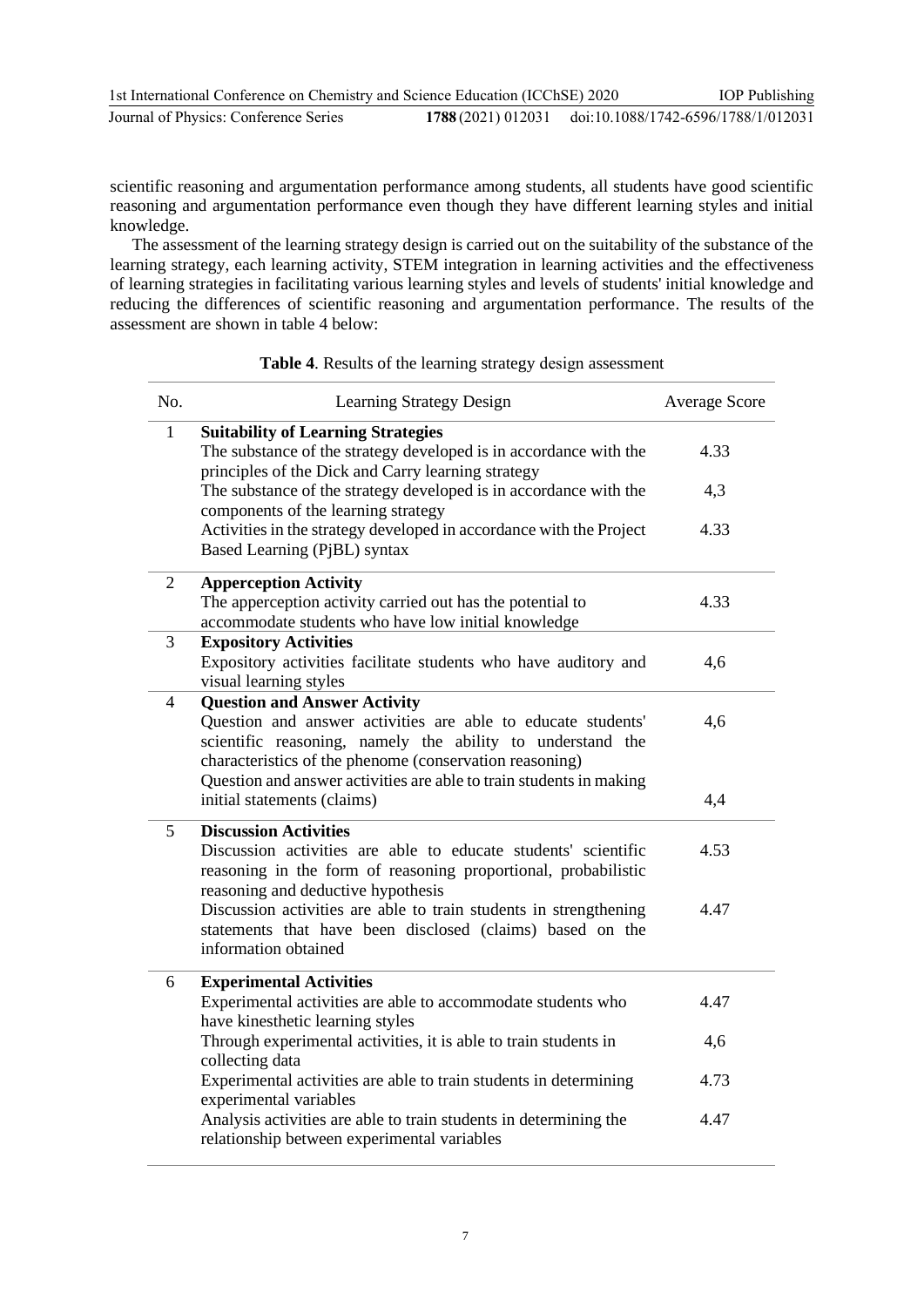Journal of Physics: Conference Series **1788** (2021) 012031

| No. | <b>Learning Strategy Design</b>                                                                                                                                                 | <b>Average Score</b> |
|-----|---------------------------------------------------------------------------------------------------------------------------------------------------------------------------------|----------------------|
| 7   | <b>Presentation Activities</b><br>Presentation activities are able to accommodate students with<br>auditory and visual learning styles                                          | 4,4                  |
|     | Presentation activities are able to educate students' skills in<br>submitting rebuttals to something different from what they<br>understand                                     | 4.53                 |
| 8   | <b>STEM</b> integration<br>Various plans for learning activities that have been prepared<br>contain STEM components (science, technology, engineering,<br>mathematic)           | 4.33                 |
| 9   | The Effectiveness of Learning Strategies<br>Various activities that have been designed have the potential to<br>reduce the differences of learning styles and students' initial | 4.13                 |
|     | knowledge<br>A variety of learning activities designed to improve students'<br>scientific reasoning and argumentation performance                                               | 4.53                 |

Based on the average assessment in table 4, it is found that one component has a score of 3.13 and the other components have an average score above 4.20. Based on the table the criteria for the assessment score in table 1, it can be concluded that the design of the learning strategy is very suitable for facilitating the learning style and initial knowledge as well as improving scientific reasoning and the performance of student arguments. This is because the learning strategy design developed uses the STEM approach which is integrated into the project based learning (PiBL) learning model. This is supported by the results of previous research that the various learning styles of students can be facilitated by a variety of STEM-integrated activities [20]. Another supporting system is a statement which states that the purpose of STEM-based project based learning activities is one of which is to develop students' scientific reasoning [21]. Students' initial knowledge affects their argumentation performance, students who have high initial knowledge will have superior argumentation performance [22], [23]. Thus, the learning strategy developed by containing activities that facilitate students 'initial knowledge is able to improve students' argumentation performance.

### **4. Conclusion**

Education in the revolution era 4.0 requires students to have 21st century skills. However, in fact not all students can have these skills. This is because the differences of learning styles and students' level of initial knowledge. In learning activities, learning strategies are needed that facilitate various learning styles and students' initial knowledge levels so that the learning process is not only beneficial for certain students. The design of the learning strategy uses the STEM approach which includes learning activities that facilitate various learning styles and students' initial knowledge levels as well as train students' scientific reasoning and their argumentation performance that consist of apperception, question and answer, expository, discussion, experimentation and presentation activities.

### **References**

- [1] Suartama, IK, Ulfa, S., & Setyosari, P.Development of an Instructional Design Model for Mobile Blended Learning in Higher Education. International Journal of Emerging Technologies in Learning (iJET). 14 (16), 4-22.
- [2] Rahmah, N. 2014. Development of Learning Strategies in Mathematics Education. Journal of Mathematical Education and Natural Sciences, 2 (2), 115-126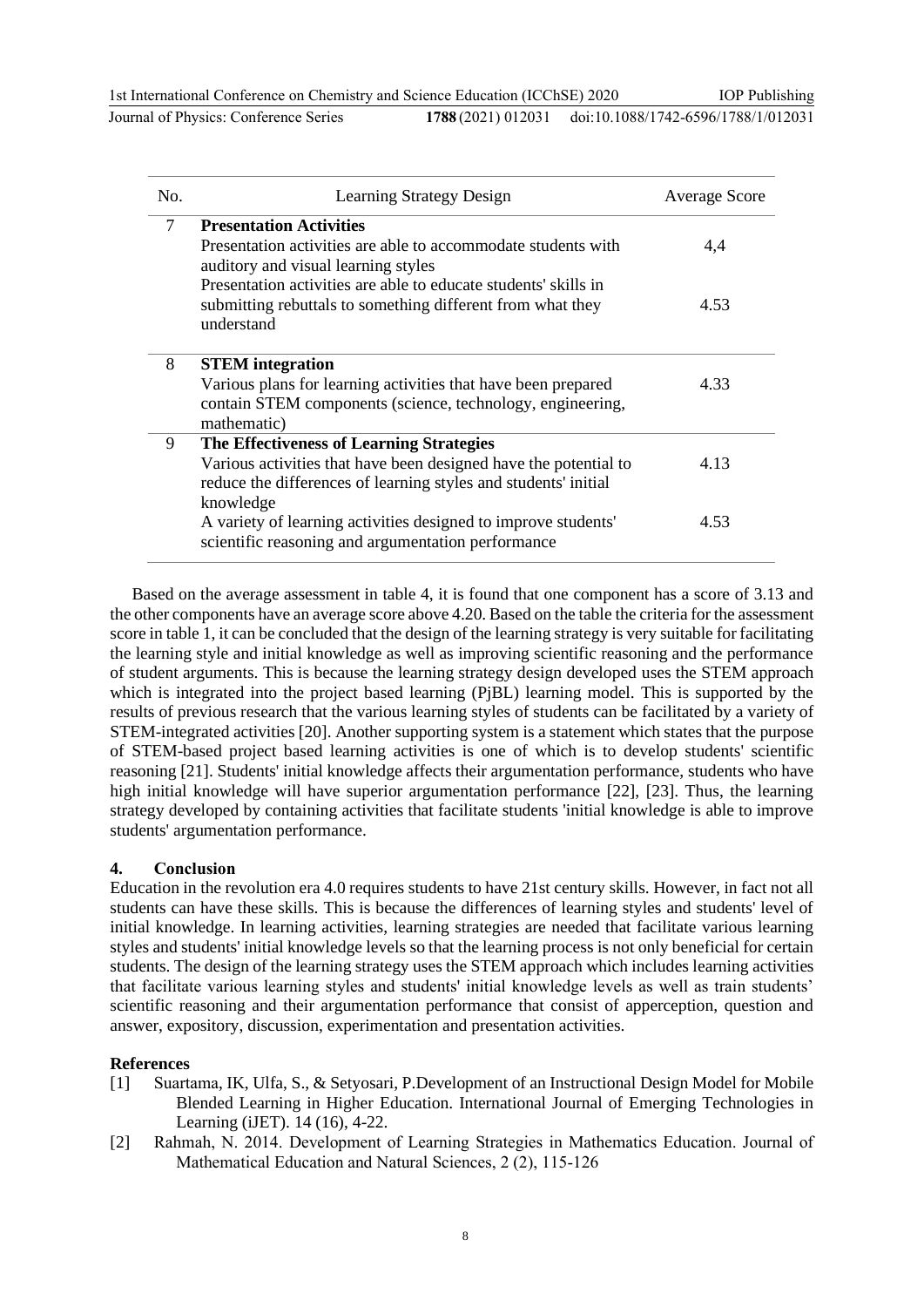- [3] Abdurrahman, Ariyani, F., Maulina, H., & Nurulsari, N. (2019). Design and Validation of Inquiry-Based STEM Learning Strategy as a Powerful Alternative Solution to Facilitate Gifted Students Facing 21st Century Challenging. Journal for the Education of Gifted Young Scientists, 7 (1), 33–56
- [4] Jaleel, S., & Thomas, AM (2019). *Learning Styles Theories and Implications for Teaching Learnin*. USA: Horizon Research Publishing
- [5] Coffield, F., Moseley, D., Hall, E., & Ecclestone, K. (2004). *Learning Styles and Pedagogy in Post-16 Learning A Systematic and Critical* Review. Learning and Skills Research Center
- [6] Penger, S., & Tekavcic, M. (2009). Testing Dunn & Dunn's and Honey & Mumford's Learning Style Theories: The Case of The Slovenian Higher Education System.*Management*, 14 (2), 1– 20
- [7] Mortimore, T. (2008). *Dyslexia and* Learning *Style: a Practitioner's Handbook*. John Wiley & Sons
- [8] Bhat, MA (2019). Learning Styles in the Context of Reasoning and Problem Solving Ability: An Approach Based on Multivariate Analysis of Variance. International Journal of Psychology and Educational Studies, 6 (1), 10-20
- [9] Sari, LI, Zulhelmi, & Azizahwati. (2019). An Analysis of Scientific Reasoning Ability of Class X Student of SMA Negeri at Tampan District Pekanbaru in Subject Work and Energy. Jom Fkip, 6 (2), 1–14
- [10] Wesonga, F., & Aurah, C. (2019). European Journal of Education Studies Influence of Tecahers 'Instructional Strategies and Students' Learning Style on Academic. European Journal of Education Studies, 6 (8), 190–202.
- [11] Penger, S., & Tekavcic, M. (2009). Testing Dunn & Dunn's and Honey & Mumford's Learning Style Theories: The Case of The Slovenian Higher Education System. Management, 14 (2), 1–20.
- [12] Xu, W. (2011). Learning Styles and Their Implications in Learning and Teaching Wen. Theory and Practice in Language Studies, 1 (4), 413–416
- [13] Esanu, A., & Hatu, C. (2015). The Significance of Prior Knowledge in Physics Learning. International Scientific Conference Elearning and Software for Education, 3 (p. 447), 1–6
- [14] Hailikari, T., Nevgi, A., & Lindblom-Ylänne, S. (2007). Exploring Alternative Ways of Assessing Prior Knowledge, Its Components and Their Relation To Student Achievement: a Mathematics Based Case Study. Studies in Educational Evaluation, 33 (3–4), 320–337
- [15] Yang, IH, Kwon, YJ, Kim, YS, Jang, MD, Jeong, JW, & Park, KT (2002). Effects of Students' Prior Knowledge on Scientific Reasoning in Density. Journal of the Korean Association for Research in Science
- [16] Yang, WT, Lin, YR, She, HC, & Huang, KY (2015). The effects of prior-knowledge and online learning approaches on students' inquiry and argumentation abilities. International Journal of Science Education, 37 (10), 1564-1589
- [17] Kalyuga, S., & Sweller, J. (2004). Measuring Knowledge to Optimize Cognitive Load Factors During Instruction. Journal of Educational Psychology, 96 (3), 558–568
- [18] Larkin, TL, & Budny, DD (2003). Learning Styles In The Physics Classroom: A Research-Informed Approach. Procedings of The 2003 American Society for Engineering Education Annual Conference & Ecposition
- [19] Barry, DM, Nakahira, K., Barry, DM, & Kanematsu, H. (2017). Science Direct Virtual STEM activity for renewable energy Virtual STEM activity for renewable energy. Procedia Computer Science, 112, 946–955
- [20] Larkin, TL, & Budny, DD (2003). Learning Styles In The Physics Classroom: A Research-Informed Approach. Procedings of The 2003 American Society for Engineering Education Annual Conference & Ecposition
- [21] Bao, L., Cai, T., Koenig, K., Fang, K., Han, J., Wang, J., Liu, Q., Ding, L., Cui, L., Luo, Y., Wang, Y., Li, E., & Wu, N. (2009). Physics: Learning and scientific reasoning. Science, 323 (5914),